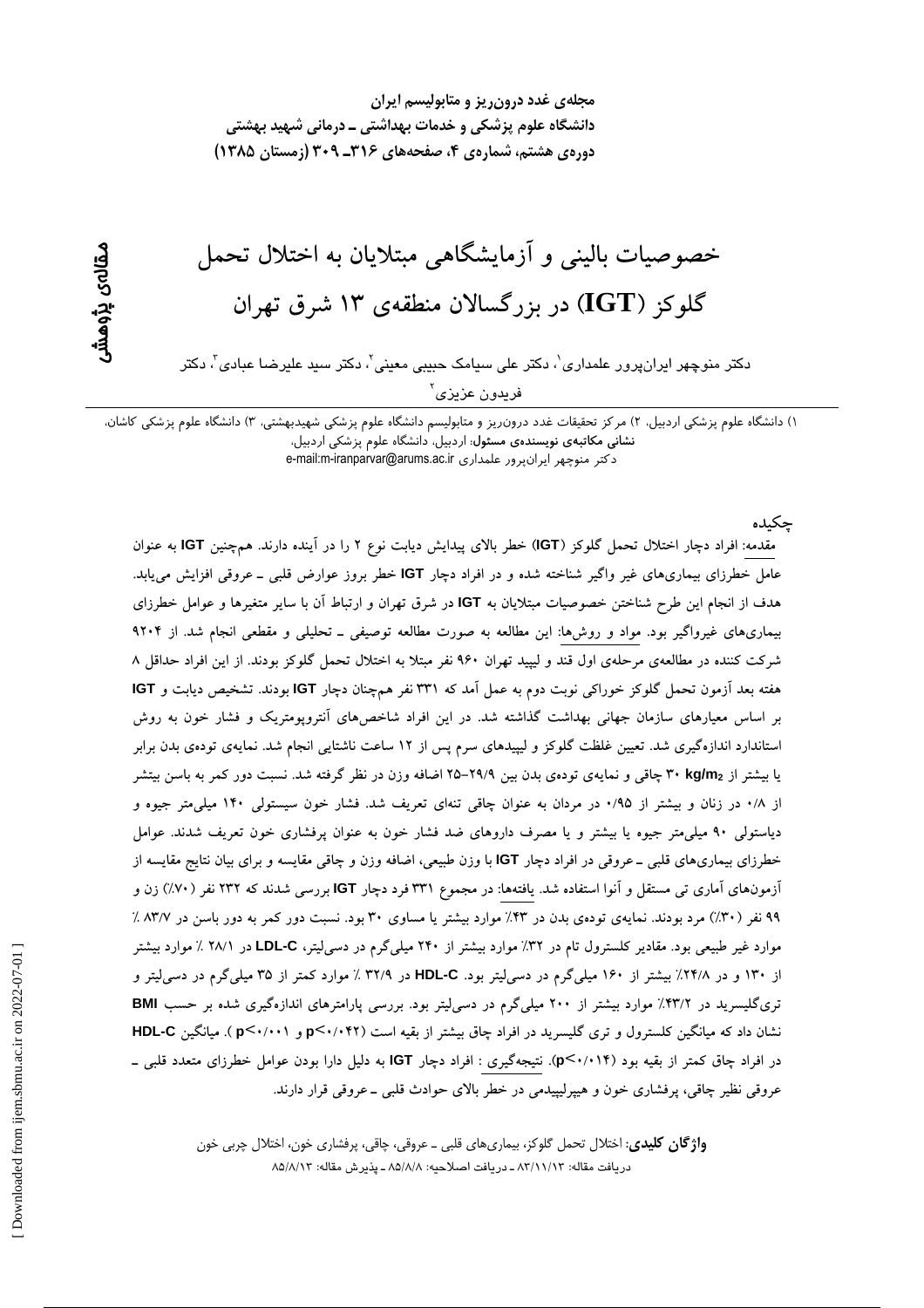مقدمه

اختلال تحمل گلوکز (IGT)<sup>:</sup> یک حالت دیسکلیسمی است که بین وضعیت طبیعی و دیابت قرار دارد و یک مرحلهی گذر از وضعیت طبیعی به دیابت میباشد.<sup>۱</sup> شیوع IGT بر حسب سن، جنس، وضعیت اقتصادی، اجتماعی و نژاد از ۳ تا ۱۰٪ در جوامع اروپایی و ۱۱ تا ۲۰٪ در آمریکای شمالی متفاوت است.<sup>۲</sup> شیوع آن در نیجریه ۲/۲/۲ و در آمریکاییهای ژاپنی تبار ٣٪.٢٢ گزارش شده است. در ساير مطالعهها شيوع IGT بینابینی است<sup>71-۵</sup> اخیراً در یک مطالعه نشان داده شده که شيوع IGT در كودكان و نوجوانان آمريكايي بالا ميباشد." در مطالعههایی که در ایران انجام شد، شیوع IGT در افراد بالای ۳۰ سال در شهرها ۸/۲ تا ۱۴/۹٪ و در روستاها ۳/۴٪ بود.<sup>۱۵،۱۶</sup> افراد دچار IGT خطر پیدایش دیابت نوع ۲ در آینده وجود دارد که تقریباً ۲۰ برابر سایر افراد میباشد و ظرف ١٠ سال ٥٠ -٢٠ ٪ افراد با IGT ديابت پيدا مى كنند. ميزان تبدیل IGT به دیابت از ۱/۵ تا ۷/۳ ٪ در سال متفاوت است.<sup>۲</sup> در یک متاآنالیز که اطلاعات ۶ مطالعهی آیندهنگر را از نظر پیشرفت IGT به دیابت بررسی نمود، بروز سالانهی دیابت ۷ /۵ ٪ گزارش شد.<sup>۱۷</sup> در مطالعهی دیگری که در تایوان انجام شد نشان داده شد که سالانه ۸/۸٪ افراد دچار IGT دیابتی میشوند.<sup>۱۸</sup> از طرف دیگر IGT به عنوان عامل خطرزای بیماریهای قلبی ـ عروقی شناخته شده و در این افراد عوامل خطرزای بیماریهای قلبی ـ عروقی با افراد مبتلا به دیابت شناخته شده برابر است و حتى و در مواردى از افراد مبتلا به دیابت شناخته شده بیشتر میباشد، در حالی که شواهد بيماري هاي قلبي ـ عروقي بين وضعيت طبيعي و ديابت قرار دارد.<sup>\\</sup> IGT موجب افزایش خطر بروز بیماریهای قلبی ـ عروقي مستقل ازعوامل خطر معمول بروز بيماريهاي قلبي ــ عروقی میشود و افراد دچار F۰ IGT" بیشتر از سایرین در خطر مرگ ومیر ناشی از بیماریهای قلبی ـ عروقی هستند." پیگیری ۱۲ سالهی مردانی که در مطالعهی مالمو در سوئد شرکت کرده بودند نشان داد که IGT با افزایش مرگ و میر ناشی از بیماریهای قلبی ـ عروقی همراه است.<sup>۲</sup> یک متاآنالیز حاوی اطلاعات ٢٠ مطالعهی مختلف در افرادی كه به مدت ۱۲/۴ سال پیگیری شده بودند نشان داد که افراد با قند ۲ ساعتهی بالاتر از ۱۴۰ میلیگرم در دسی لیتر در خطر بالاتر حوادث قلبی ــ عروقی قرار دارند.<sup>۲۱</sup> در مطالعهی

اسلامشهر ۲۲/۴٪ افراد دچار IGT آزمون ورزش مثبت داشتند.<sup>۲۲</sup> هدف از مطالعهی حاضر بررس*ی* خصوصیات بالینی و آزمایشگاهی مبتلایان به IGT و بررسی عوامل خطرزای بیماریهای قلبی ـ عروقی در این گروه پر خطر از بزرگسالان منطقهی ١٣ شرق تهران بود تا با استفاده از نتایج آن بتوان راهکارهای مداخلهای مناسبی پیشنهاد نمود.

#### مواد و روشها

مطالعه به صورت توصیفی ـ تحلیلی و مقطعی انجام شد. اطلاعات با استفاده از مشاهده<sup>ة</sup> و مصاحبه<sup>ننا</sup> و تكميل پرسشنامه جمعآوری شد. از تمامی افراد نمونه در مورد رژیم و میزان فعالیت فیزیکی توسط پرسشگرها مصاحبه به عمل آمد و پرسشنامهها تکمیل شد. جامعهی مورد بررسی شامل افراد ۷۰-۲۰ سالهی شرق تهران بود که در مطالعهی قند و لیپید تهران (TLGS ) شرکت کرده بودند. در این جامعه افراد مبتلا به IGT به روش زیر برگزیده شدند. ۹۲۰۴ فرد ٧٠-٢٠ سالهى جمعيت مورد مطالعه تحت آزمون تحمل گلوکز خوراکی (OGTT)" با ۷۵ گرم گلوکز خوراکی محلول در ۲۵۰ میلی لیتر آب قرار گرفتند. اگر قند ۲ ساعت بعد از مصرف گلوکز بین ۱۹۹–۱۴۰ میلیگرم در دسی لیتر بود طبق کرایتریای سازمان جهانی بهداشت به عنوان IGT محسوب میگردید به شرطی که قند ناشتا زیر ۱۲۶ میلیگرم در دسهایتر باشد. در این مرحله ۹۶۰ نفر دچار IGT بودند. از افراد دچار IGT بشرطی که معیارهای حذف از مطالعه را نداشتند، حداقل ۸ هفته بعد از نوبت OGTT به عمل آمد و در صورتی که در نوبت دوم نیز دچار IGT بودند، وارد مطالعه شدند. در این مرحله ۳۳۱ نفر واجد شرایط ورود به مطالعه بودند. اندازهگیریهای آنتروپومتری، فشار خون، اطلاعات فردی و شیوهی زندگی افراد با استفاده از پرسشنامهی استاندارد ثبت شد. سنجشهای آنتروپومتری شامل قد و وزن بر اساس برنامهی استاندارد انجام شد. اندازهگیری قد بدون کفش با متر نواری و اندازهگیری وزن بدون کفش با ترازوی دیجیتال بدون لباس اضافی انجام شد. دور کمر در

ii-Observation

iii- Interview

iv-Oral glucose tolerance test

i- Impaired glucose tolerance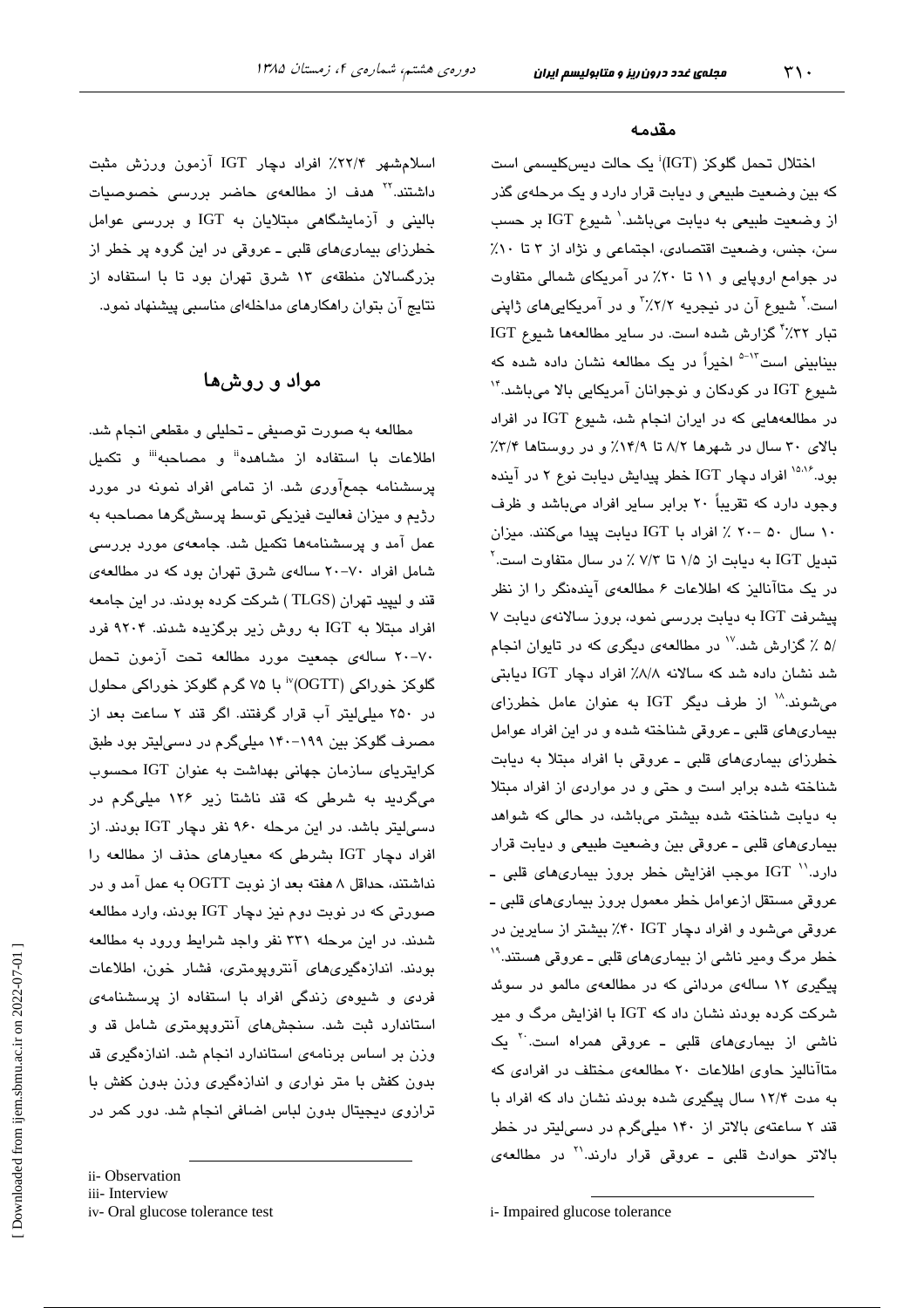سطح ناف و دور باسن از روی لباس در محل بیشترین قطر اندازهگیری شد. نمایهی تودهی بدن (BMI) با تقسیم وزن بر حسب کیلوگرم به مجذور قد (بر حسب متر) محاسبه شد که معيار اضافه وزن و چاقي به شرح زير بود:

BMI <۱۸/۵ افراد کم وزن و ۲۴/۹- BMI=۱۸/۵ افراد طبيعي، ٢٩/٩-٣٥ BMI افراد با اضافه وزن و ٣٠<BMI افراد چاق تعریف شدند. توزیع چربی بدن با ارزیابی kg/m $^2$ نسبت دور کمر به باسن (WHR) تعیین شد. چنانچه نسبت به دست آمده در زنان بیشتر از ۰/۸ و در مردان بیشتر از ۰/۹۵ بود نشان دهندهی چاقی مرکزی بود. برای اندازهگیری فشارخون، فرد مورد مطالعه به مدت ۱۵ دقیقه استراحت کرده و سپس پزشک فشارخون را توسط دستگاه فشارسنج استاندارد اندازهگیری نمود.

فشار خون در ۲ نوبت به فاصلهی ۳۰ دقیقه اندازهگیری شد و میانگین مقدار به دست آمده از دو بار اندازهگیری به عنوان فشار خون فرد ثبت شد. برای تعیین پرفشاری خون و درجههای مختلف آن از طبقهبندی JNC-VI استفاده شد. معیار تشخیص پرفشاری خون بر اساس مصوبات JNC-VI به شرح ذیل بود: فشار خون سیستولیک کمتر از ۱۴۰ و دیاستولیک کمتر از ۹۰ میلی متر جیوه و عدم مصرف داروی ضد فشار خون به عنوان طبیعی و فشارخون سیستولیک بیشتر از ۱۴۰ و دیاستولیک بیشتر از ۹۰ میلی متر جیوه و مصرف داروی ضد فشار خون به عنوان فشارخون بالا در نظر گرفته شد. سیگار یکی از عوامل اصلی ایجاد کنندهی بیماریهای قلبی ـ عروقی است. در تعیین وضعیتهای مختلف مصرف سیگار از شیوها*ی* که سازمان جهانی بهداشت ارائه كرده، الگوبردارى شد. معاينههاى بالينى و فیزیکی توسط پزشک همکار طرح انجام میشد. از تمام بیماران نوار قلبی گرفته شد. اندازهگیری قند خون در تمام موارد در آزمایشگاه مرکزی مطالعهی قند و لیپید تهران در همان روز اخذ نمونه و با دستگاه اتوآنالیزور با استفاده از کیت گلوکز (پارس آزمون) انجام شد. بررسی گلوکز نمونه به طریق رنگسنجی آنزیمی با روش گلوکز اکسیداز انجام شد. همهی سنجشها زمانی انجام شد که سیستم کنترل کیفیت داخلی دستگاه قابل قبول بود. غلظت کلسترول تام و تری گلیسرید توسط آزمونهای کالریمتریک آنزیمی کلسترول استراز، کلسترول اکسیداز و گلسیرول فسفات

اکسیداز اندازهگیری و غلظت HDL-C پس از تعیین غلظت کلسترول تام از طریق فرمول فریدوالد محاسبه شد. در مواردی که تریگلیسرید بیشتر از ۴۰۰ میلیگرم در دسی لیتر بود HDL-C محاسبه نشد. طبقهبندی مقادیر سرمی لیپید و لیپوپروتئینها در افراد بالغ بر اساس معیارهای ارائه شده توسط «برنامه بینالمللی آموزش اندازهگیری کلسترول»<sup>ة</sup> انجام شد. کلسترول تام کمتر از ۲۰۰ میلیگرم در دسیلیتر مطلوب و کلسترل ۲۳۹-۲۰۰ میلیگرم در دسهالیتر حد مرزی بالا و کلسترول بیشتر از ۲۴۰ میلیگرم در دسی لیتر، بالا تعريف شد.

 $\mathsf{r}\setminus\mathsf{r}$ 

HDL-C بیشتر از ۳۵ میلیگرم در دسی لیتر مطلوب و کمتر از ۳۵ میلیگرم در دسیلیتر پایین تعریف شد. LDL-C کمتر از ۱۳۰ میلیگرم در دسی لیتر مطلوب، ۱۵۹–۱۳۰ حد مرزی بالا و بیشتر از ۱۶۰ میلیگرم در دسی لیتر، بالا تعریف شد. تریگلیسرید کمتر از ۲۰۰ میلیگرم در دسی لیتر طبیعی، ۴۰۰--۲۰۰ میلیگرم در دسهالیتر حد مرزی بالا و ۲۰۰۰--۴۰۰ میلیگرم در دسی!پتر بالا، بالاتر از ۱۰۰۰ میلیگرم در دسی لیتر خیلی بالا تعریف شد. اندازهگیری انسولین پلاسما با استفاده از کیت اختصاصی انجام شد به این صورت که به روش Elisa با کیت کمپانی DRG آمریکا بر حسب IU/L یا mu/mL تعیین گردید. از تمام بیماران بعد از بررسی نوار قلبی و معاینهی فیزیکی توسط پزشک متخصص قلب، آزمون ورزش" به عمل آمد. برای افراد مورد مطالعه آزمون ارگواسپیرومتری در مرکز تحقیقات ریهی بیمارستان مسیح دانشوری تهران انجام شد و Vo2 max بیماران اندازهگیری گردید. اطلاعات کسب شده مطابق جدول جمعآوری اطلاعات نگهداری شد. دادههای کمّی به صورت (میانگین ± انحراف معیار) ارائه شد. از آزمون تی مستقل برای ارزیابی و مقایسهی میانگین پارامترهای پیوسته در ۲ گروه زنان و مردان استفاده شد. از آزمون آنوا برای بررسی پارامترهای پيوسته بر حسب BMI سطوح مختلف استفاده شد.

#### بافتهها

از مجموع ۳۳۱ فرد مورد بررسی ۲۳۲ نفر (۷۰٪) زن و بقیه مرد بودند. میانگین سنی مردان ۲۰/۴±۵۲/۱ و زنان

iii- Exercise tolerance test

ii- National cholesterol education program

i-Waiste to hip ratio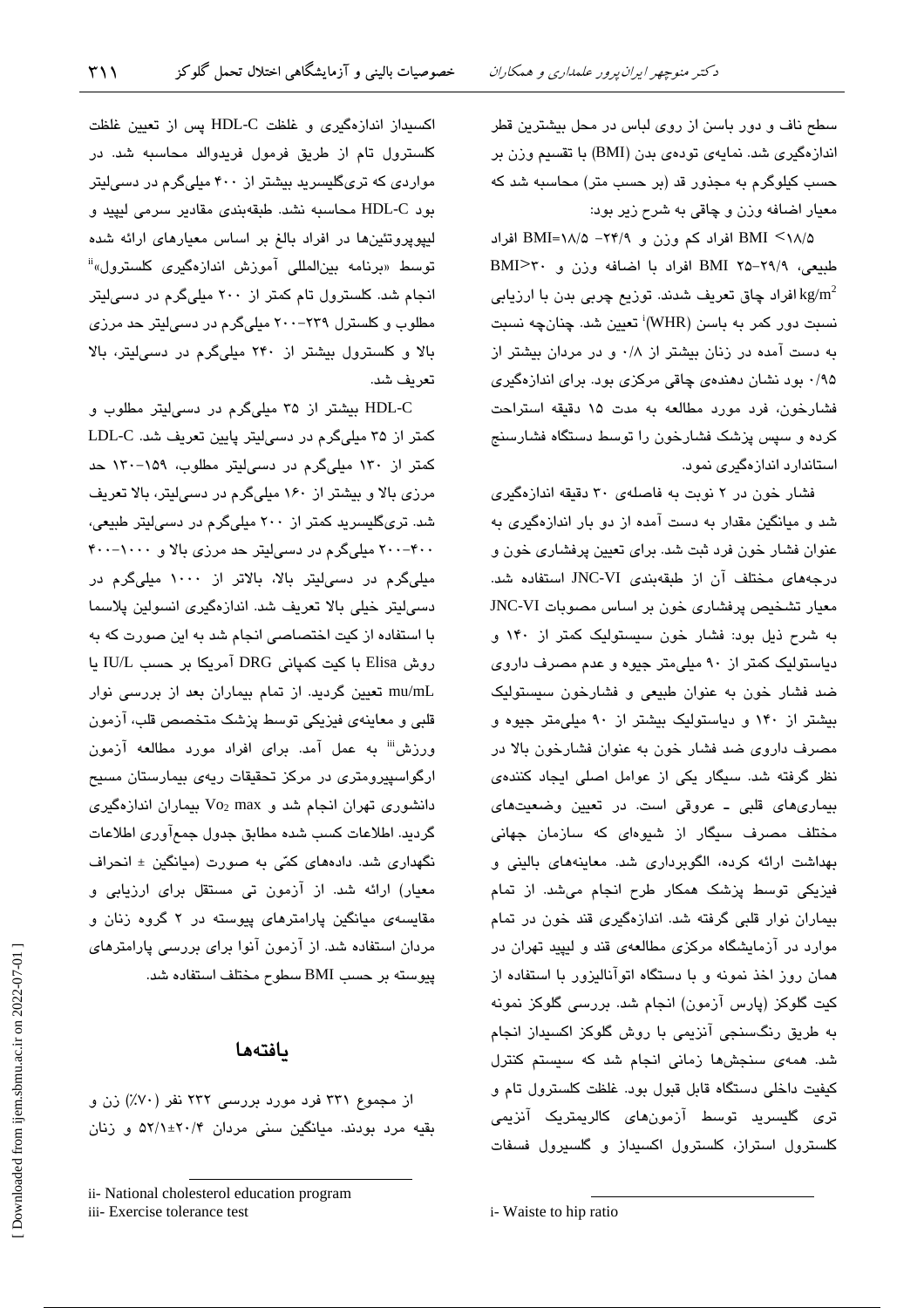۵۰/۴±۱۰/۲ سال بود و از نظر آماری اختلاف معنیدار وجود نداشت. ۳۰/۲٪ افراد در گروه سنی ۵۹–۵۰ سال قرار داشتند. سابقهی فامیلی دیابت در ۳۵٪ موارد مثبت بود و سابقهی دیابت بارداری تنها در یک مورد گزارش شد. ۲۸ نفر (۸٪) سیگاری بودند. ۸۷/۴٪ افراد مبتلا به IGT دارای اضافه وزن یا چاقی بودند. WHR نیز در ۸۳/۷٪ موارد غیرطبیعی بود (جدول ۲). آزمون ورزش در ۱۴٪ موارد مثبت بود. ۶۵/۵٪ افراد با IGT دارای فشار خون بالا بودند که اکثریت در stage I فشارخون بودند (جدول ۲). میانگین فشارسیستولیک ۲۰±۱۲۸ و میانگین فشار دیاستولیک ۱۱± ۸۴ میلی متر جیوه بود (جدول ١).

جدول ۱– خصوصیات اولیهی افراد دچار  ${\rm IGT}$  شرکت کننده در مطالعه

| ۳۳۱                            | تعداد                                      |
|--------------------------------|--------------------------------------------|
| $(\dot{X}^{\dagger})^{\alpha}$ | جنس مذكر                                   |
| $(\forall \cdot)$ ٢٣٢          | مؤنث                                       |
| ۲۵٪                            | سابقەي فاميلى ديابت (٪)                    |
| $\sqrt{2}$                     | سابقەي ديابت باردارى                       |
| $0.49 \pm 1.7$                 | سن (سال)                                   |
| $\lambda$                      | سیگاری (٪)                                 |
| 75/75±17/1                     | وزن (کیلوگرم)                              |
| <b>T9/V±4/17</b>               | نمایەی تودەی بدنبرحسب کیلوگرم برمترمربع    |
| $95/9$ $+1.7$                  | دور کمر (سانتیءتر)                         |
| $\cdot$ /9 $\tau$ + $\cdot$ /7 | دور کمر به دور باسن                        |
| $Y^{\star}$                    | فشار خون سیستولیک (میلی،متر جیوه)          |
| $\Lambda$ ۴ $\pm$ \ \          | فشار خون دياستوليک (ميلي متر جيوه)         |
| $9\lambda/9$ ± 1 1/0           | قند ناشتای پلاسما ( میلیگرم در دسیلیتر)    |
| 180±18/1                       | قند ۲ ساعته بعد از مصرف گلوکز ( میلیگرم    |
|                                | در دسیلیتر)                                |
| $\tau\tau v_{\pm\Delta}$ ./٢   | کلسترول تام ( میلیگرم در دس <i>ی</i> لیتر) |
| $Y\Lambda/9$ $\pm$ 9/2         | HDL-C (میلیگرم در دسیلیتر)                 |
| 139/1±46/4                     | LDL-C (میلیگرم در دسیلیتر)                 |
| YY.44119                       | تریگلیسرید ( میلیگرم در دسیلیتر)           |
| $\mathcal{N}$                  | آزمون ورزش (ETT) مثبت (٪)                  |
| $\frac{1}{\sqrt{2}}$           | انسولين پلاسما (ميلي واحد در ميلي ليتر)    |
| 21/7V±V/46                     | سیلی لیتر به ازای کیلوگرم در دقیقه VO2max  |

میانگین کلسترول تام ۲/۰۵۰±۲۳۷ میلیگرم در دسی لیتر بود و که ۲۸/۳٪ افراد دارای LDL-C بالا و ۳۳٪ دارای HDL-C پایین بودند. ۳۲/۱٪ موارد کلسترول تام بالا داشتند. (جدول ۴). ۷/۶٪ افراد دارای تریگلیسرید بالا بودند و میانگین تریگلیسرید ۱۱۶±۲۰/۹ میلیگرم در دسی لیتر بود. Vo2max در ۴۰٪ موارد غیر طبیعی بود و میانگین آن ۷/۵±۲۱/۳ میلی لیتر به ازای هر کیلوگرم دقیقه بود(جدول ۴). در کل، ميانگين نمايەي تودەي بدن، كلسترولتام، فشارخون دیاستولی، HDL-C ،LDL-C و تریگلیسرید در زنان بیشتر از مردان بود و اختلاف آنها از نظر آماری معنی،دار بود. (جدول ۳) بررسی پارامترهای اندازهگیری شده بر حسب BMI نشان داد که میانگین کلسترول و تریگلیسرید در افراد چاق بیشتر از بقیه بود (p<٠/٠۴٢ و p<٠/٠٠١) امّا میانگین  $(p< \cdot/\cdot \cdot)$ در افراد چاق کمتر از بقیه بود HDL-C (جدول ۵).

جدول ۲– توزیع عوامل مؤثر بر  ${\rm IGT}$  در افراد مورد مطالعه

| عوامل مورد نظر                                 | تعداد | درصد               |
|------------------------------------------------|-------|--------------------|
| سیگاری                                         | ٢٨    | ٨                  |
| سابقەى فاميلى مثبت                             | ۱۱۵   | ۳۵                 |
| فعاليت فيزيكي مناسب                            | ۲۷    | ۱۲                 |
| <b>نمایەیتودەی بدن</b> برحسب کیلوگرم برمترمربع |       |                    |
| لاغر                                           | ١     | $\cdot/\tau$       |
| طبيعى                                          | ۴۴    | $\gamma \tau/\tau$ |
|                                                | ۱۴۱   | ۴۳۱۶               |
| دارای اضافه وزن                                | ۱۴۵   | <b>۴۳/۸</b>        |
| ڇاق                                            |       |                    |
| نسبت دور کمر به باسن                           |       |                    |
| طبيعى                                          | ۵۴    | ۱۶/۳               |
| غير طبيعي                                      | ۲V۷   | $\lambda$ ۳/V      |
| فشار خون                                       |       |                    |
| طبيعي                                          | ۱۴۸   | 4410               |
|                                                | ۵۴    | ۱۶۵                |
| طبيعي بالا                                     | ۸۶    | ۲۶                 |
| فشار خون بالای درجه یک                         | ٨۶    | ۲۶                 |
| فشار خون بالای در جه دو                        |       |                    |
| فشار خون بالای درجه سه                         | ۱۳    | ۳٬۹                |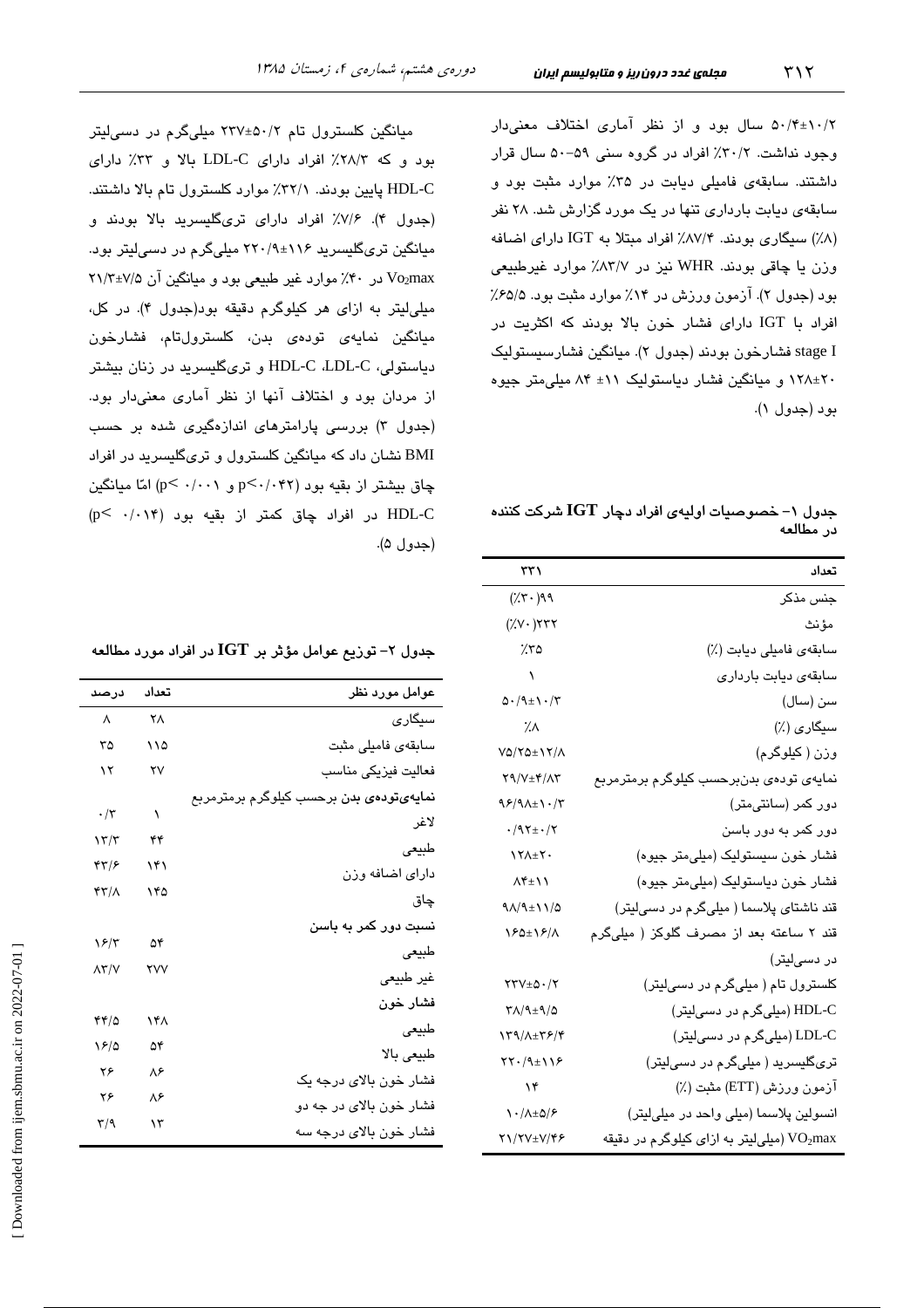| $\mathbf{P}_{\boldsymbol{\mathcal{G}}}$ سطح معنیداری | زنان                                              | مردان                                                               | متغيرها                                           |
|------------------------------------------------------|---------------------------------------------------|---------------------------------------------------------------------|---------------------------------------------------|
|                                                      | ميانگين±انحرافم <b>ع</b> يار                      | ميانگين±انحراف،معيار                                                |                                                   |
| $NS^*$                                               | $\Delta \cdot$ /۴ $\pm$ 1 $\cdot$ /۲              | $\Delta Y/\lambda \pm \lambda \cdot / \zeta$                        | سن ( سال)                                         |
| $p<\cdot/\cdot\cdot\wedge$                           | $\Upsilon \cdot / \Upsilon \pm \Delta / \Upsilon$ | $Y/\Upsilon \pm \Upsilon/V$                                         | نمایهی تودهی بدن بر حسب کیلوگرم بر مترمربع        |
| $p<\cdot/\cdot\cdot\wedge$                           | $\cdot$ /۹ $\pm$ V/1                              | $\cdot$ /9 $V \pm \Delta$ /۴                                        | نسبت دور کمر به دور باسن                          |
| $p<\cdot/\cdot\tau$                                  | $\frac{1}{\sqrt{2}}$                              | 1 Y A / A ± 1 9 / V                                                 | فشار خون سیستولیک (میلی متر جیوه)                 |
| $p<\cdot/\cdot\tau$                                  | $\Lambda$ Y/Y $\pm$ \ \/ $\Lambda$                | $\Lambda f/\Lambda \pm 11/\Delta$                                   | فشار خون دیاستولیک (میلی متر جیوه)                |
| $p<\cdot/\cdot$ ۴۲                                   | $YY9/\lambda \pm \Delta Y/Y$                      | $Y \cdot \mathcal{A}/\mathcal{A} + \mathcal{A}/\mathcal{A}$         | کلسترول تام (میلیگرم در دسیلیتر)                  |
| $p<\cdot/\cdot\cdot\cdot$                            | $f \cdot / \lambda \pm 1/2$                       | $\Upsilon \Delta / \Lambda \pm \Lambda / 8$                         | HDL-C (میلیگرم در دسیلیتر)                        |
| $p<\cdot/\cdot\tau$                                  | 147/1±0/9                                         | 157/۶±58/9                                                          | LDL-C (میلیگرم در دسیلیتر)                        |
| $p<\cdot/\cdot\cdot\wedge$                           | $YYY\pm YY^2$                                     | $Y \ Y / \Delta \pm 11 \cdot / 1$                                   | تریگلیسرید (میلیگرم در دسیلیتر)                   |
| $p<\cdot/\cdot$ ۶۹                                   | $9\Lambda/T \pm 11/T$                             | $\lambda \cdot \cdot / \lambda \pm \lambda \cdot \lambda / \lambda$ | قند ناشتاء پلاسما (میلیگرم در دسیلیتر)            |
| $p<\cdot/\cdot\cdot\wedge$                           | 180/8±1V/1                                        | 158/8±18/1                                                          | قند ۲ ساعت بعد از مصرف گلوکز (میلیگرم در دسیلیتر) |
| $p<\cdot/\cdot\cdot\wedge$                           | $\lambda \pm \Delta/V$                            | $\frac{1}{2} \cdot \frac{1}{2} \pm \frac{1}{2} \cdot \frac{1}{2}$   | انسولین پلاسما (میلی واحد در میلی لیتر)           |
| $p<\cdot/\cdot\cdot\cdot$                            | $\lambda/\tau_{\pm}$ ۶                            | $Y9/Y \pm Y/Y$                                                      | Vo2max (میلی لیتر به ازای هر کیلوگرم در دقیقه)    |
|                                                      |                                                   |                                                                     |                                                   |

جدول ۳– میانگین و انحراف معیار متغیرهای مورد بررسی بر حسب جنس درافراد مورد مطالعه

\* غیر معنیدار

جدول ۴– توزیع پارامترهای آزمایشگاهی در افراد دچار  $\operatorname{IGT}$  مورد مطالعه

| <u>پارامترهای مورد نظر</u>                  | تعداد                       | درصد                              |
|---------------------------------------------|-----------------------------|-----------------------------------|
| کلسترول تام (میلیگرم در دسیلیتر)            |                             |                                   |
| مطلوب                                       | $\setminus \cdot \setminus$ | $\mathbf{r}\cdot/\mathbf{r}$      |
| حد مرزی بالا                                | $\lambda \tau f$            | $\tau v/\epsilon$                 |
| بالا                                        | $\lambda \cdot \epsilon$    | $\tau\tau/\gamma$                 |
| HDL-C (میلیگرم در دسیلیتر)                  |                             |                                   |
| مطلوب                                       | $\tau\tau\tau$              | $\gamma$                          |
| پايين                                       | $\eta \cdot \eta$           | $\tau\tau$                        |
| LDL-C (میلیگرم در دسیلیتر)                  |                             |                                   |
| مطلوب                                       | $\sqrt{2}$                  | $\tau \gamma / \epsilon$          |
| حد مرزی بالا                                | ۹۳                          | $\tau\tau/\gamma$                 |
| بالا                                        | $\Lambda$ ٢                 | $\mathbf{Y}\Lambda/\mathbf{Y}$    |
| تری گلیسرید ( میلیگرم در دسیلیتر)           |                             |                                   |
| طبيعى                                       | ۱۶۳                         | 49/1                              |
| حد مرزی بالا                                | ١۴٣                         | $\mathbf{r}\mathbf{r}/\mathbf{r}$ |
| بالا                                        | YQ                          | V/F                               |
| Vo2max (میلی لیتر به ازای کیلوگرم در دقیقه) |                             |                                   |
| طبيعى                                       | $\mathcal{U}$               | $\epsilon$ .                      |
| غير طبيعي                                   | V۵                          | $\mathfrak{r}$ .                  |
| آزمون ورزش                                  |                             |                                   |
| منفى                                        | ۱۶۵                         | $\wedge\!\tau$                    |
| بينابينى                                    | ۶                           | $\mathbf{r}$                      |
| مثبت                                        | ٢٨                          | $\lambda$ ۴                       |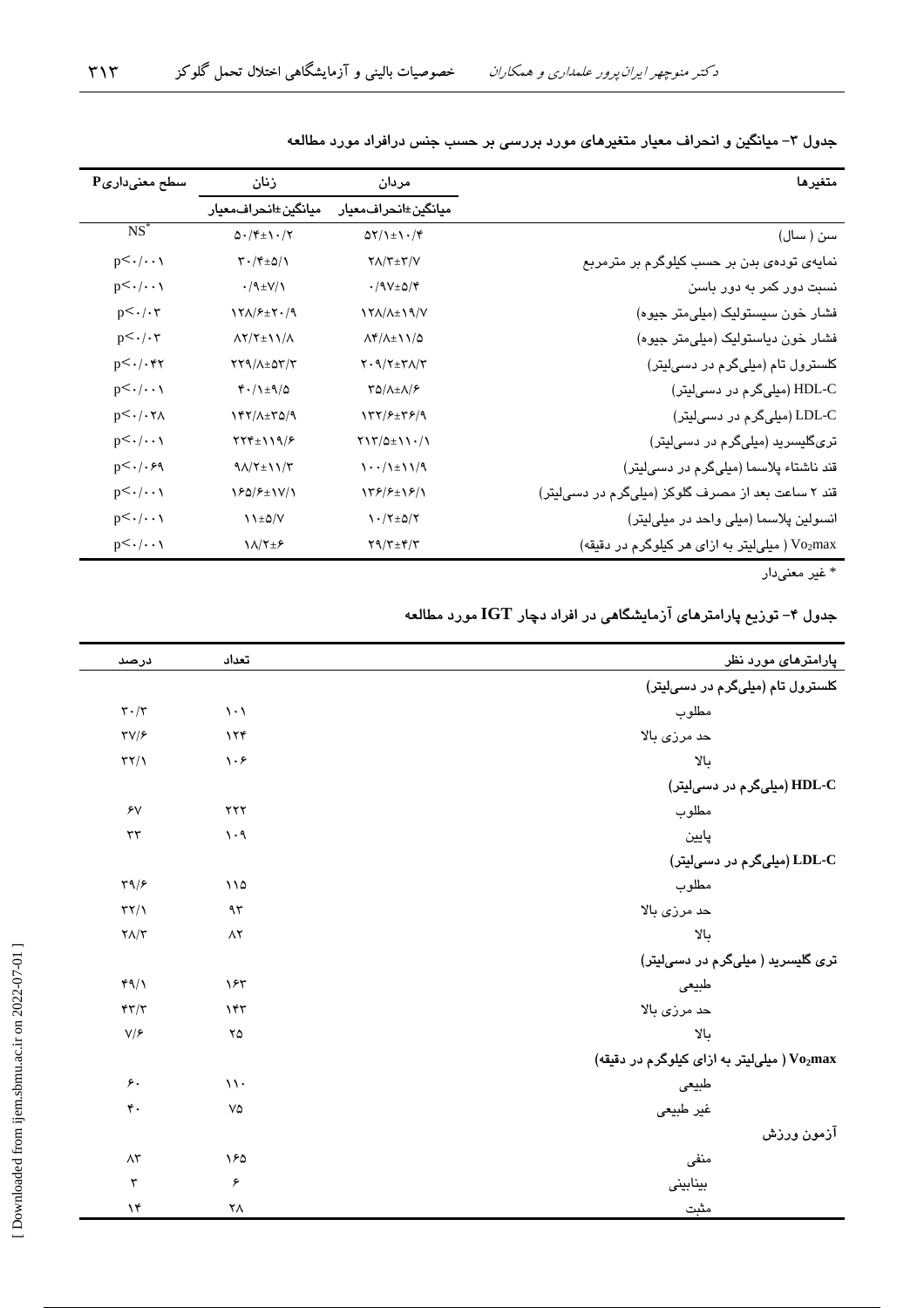| BMI(Kg/m <sup>2</sup> )          |                                                          |                                                                |                                           | متغيرها                                 |
|----------------------------------|----------------------------------------------------------|----------------------------------------------------------------|-------------------------------------------|-----------------------------------------|
| سطح معنیداریp                    | (چاق) بیشتر یا                                           | (اضافه وزن) ۲۹/۹–۲۵                                            | طبیعی(۲۴/۹–۱۸/۵)                          |                                         |
|                                  | مساوى ٣٠                                                 |                                                                |                                           |                                         |
| $p<\cdot/\cdot\cdot\cdot$        | $\cdot$ /94±۶/90                                         | $.797 + 572$                                                   | $\cdot/\Lambda$ ۹ $\pm$ ۱/۴۱ <sup>†</sup> |                                         |
|                                  | $(Y^{\ast}Y)$                                            | $(Y^{\ast})$                                                   | $(\mathbf{r}\mathbf{r})$                  | نسبت دور کمر به باسن (WHR)              |
| $NS^*$                           | 171/1±7./0V                                              | $YYYY^{\pm}YA/X^{\epsilon}$                                    | $\frac{1}{\sqrt{2}}$                      |                                         |
|                                  | $(Y^{\ast}Y)$                                            | $(Y^{\ast})$                                                   | $(\tau\tau)$                              | فشار خون سیستولیک (میلی متر جیوه)       |
|                                  | $\Lambda f/F\lambda \pm \lambda \cdot /V9$               | $\Lambda$ Y/YY $\pm$ 1Y/YY                                     | $VV/F\Delta \pm VY/\cdot Y$               | فشار خون دياستوليک (ميلي متر جيوه)      |
| $p = \cdot / \cdot \cdot \tau$   | $(Y^{\ast}Y)$                                            | $(Y^{\ast})$                                                   | $(\mathbf{r}\mathbf{r})$                  |                                         |
| $p = \cdot / \cdot \mathfrak{r}$ | $\tau\tau\cdot\pm\tau\vee/\tau$                          | $YYY/\Upsilon \pm \Delta \Upsilon/\Upsilon$                    | $Y \cdot \Lambda/V \pm Y Y / 9$           |                                         |
|                                  | $(Y^{\epsilon} \omega)$                                  | $(Y^{\epsilon})$                                               | $(\mathfrak{f}\mathfrak{f})$              | کلسترول سرم (میلیگرم در دسیلیتر)        |
|                                  | $\Upsilon f \cdot \pm \Upsilon f / 2$                    | $\Upsilon\Upsilon\cdot/\Upsilon\pm\Upsilon\cdot\Lambda/\Delta$ | $10V/V+17/1$                              |                                         |
| $p<\cdot/\cdot\cdot\cdot$        | $(Y^{\epsilon} \omega)$                                  | $(Y^{\epsilon})$                                               | $(\ast \ast)$                             | تری گلیسرید سرم (میلیگرم در دسیلیتر)    |
| $p=\cdot/\cdot \cdot$            | $\Upsilon \wedge \cdot / \Upsilon \pm \Lambda / \Lambda$ | $\Upsilon\Lambda/\Upsilon \pm 1$ .                             | $YY/V \pm \Lambda$                        | HDL-C (میلیگرم در دسیلیتر) مطلوب        |
|                                  | $(Y^{\epsilon} \omega)$                                  | $(Y^{\epsilon})$                                               | $(\ast \ast)$                             |                                         |
| <b>NS</b>                        | 145/0±58/8                                               | 151/۶±٣۵/۴                                                     | 137/۶±٣٨/۶                                |                                         |
|                                  | (150)                                                    | (15)                                                           | $(\mathbf{r} \cdot)$                      | LDL-C (میلیگرم در دسیلیتر)              |
|                                  | $1 - 20 \pm 17$                                          | $9V/V_{\pm}$ $\cdot$ / $\epsilon$                              | $9V/\Upsilon \pm 1V/\Upsilon$             |                                         |
| <b>NS</b>                        | $(Y^{\epsilon} \omega)$                                  | $(Y^{\epsilon})$<br>$(\mathfrak{k}\mathfrak{k})$               | قند ناشتای سرم (میلیگرم در دسیلیتر)       |                                         |
|                                  | $\frac{17}{20}$                                          | $\cdot$ ±۵/۵                                                   | $V/\1$ + $Y/\gamma$                       | انسولین سرم (میلی واحد در میلی لیتر)    |
| $p$                              | $(1 \cdot \tau)$                                         | (90)                                                           | (YF)                                      |                                         |
| $p = \cdot / \cdot \setminus$    | 1811±18/0                                                | $YY/Y_{\pm}YY$                                                 | 18512±14/0                                | قند خون ۲ ساعته (میلیگرم در دسیلیتر)    |
|                                  | $(Y^{\epsilon})$                                         | (159)                                                          | $(\mathfrak{k}\mathfrak{r})$              |                                         |
| $p = \cdot / \cdot \cdot \cdot$  | $19/0 \pm 5$                                             | $Y1/F+A/Y$                                                     | $Y$ $Y$ $Y$                               | Vo2max (میلی لیتر به ازای هر کیلوگرم در |
|                                  | $(\wedge \varphi)$                                       | (VF)                                                           | (YY)                                      | دقيقه)                                  |

جدول ۵– میانگین و انحراف معیار پارامترهای اندازهگیری شده بر حسب BMI (نمایهی تودهی بدن) در افراد مورد مطالعه

خير معنىدار † ميانگين ± انحراف معيار = NS \*

#### بحث

این بررسی که روی ۳۳۱ فرد بزرگسال مبتلا به IGT در شرق تهران انجام شد، نشان داد که افراد دچار IGT به دلیل دارا بودن عوامل خطرزای متعدد در معرض خطر بالای بیماریهای قلبی ـ عروقی قرار دارند. در مطالعهی حاضر نسبت زنان به مردان ٢/٣ برابر بود. در مطالعههایی هر دو جنس برابر بودند<sup>۲،۳۰،۲۴</sup> و در برخی مطالعهها درصد زنان بیشتر از مردان بوده است.<sup>۲۵،۱۲</sup> دلیل این اختلاف میتواند به جامعهی مورد بررسی یا نحوهی نمونهگیری یا عدم تمکین مردان در مراجعه باشد. میانگین سن شرکتکنندگان در مطالعهى حاضر ٤٠±٥٠ سال است كه مشابه برخى مطالعهها

میباشد.<sup>۲٬۲۴٬۲۶</sup> در برخی از مطالعهها میانگین سن شرکت کنندگان پایینتر بوده است<sup>۱۲٬۲۲٬۲۷</sup> سابقهی فامیلی دیابت در ۳۴ درصد افراد مورد بررسی مثبت بود. در برخی از مطالعهها این نسبت پایینتر<sup>۲۲،۲۲</sup> و در برخ*ی* دیگر بالاتر بوده است.<sup>۲٬۲۶</sup> سابقهی مصرف سیگار به عنوان یکی از عوامل خطرزای بیماریهای قلبی ـ عروقی در ۸/۵ درصد موارد مثبت بود. در مطالعهی سوئدیها<sup>۲۲</sup> و ترکیهایها<sup>۱۳</sup> این نسبت بالاتر بود. یکی از دلایل درصد پایین سیگاریها در مطالعهی حاضر شاید این باشد که اکثریت شرکت کنندگان را زنان تشکیل می دادند. میانگین BMI در مطالعهی حاضر ۲۹±۲۹ کیلوگرم بر متر مربع بود. در برخی از مطالعهها افراد شرکتکننده BMI پایینتر داشتند<sup>۱۲،۲۲،۲۷</sup> و در برخی دیگر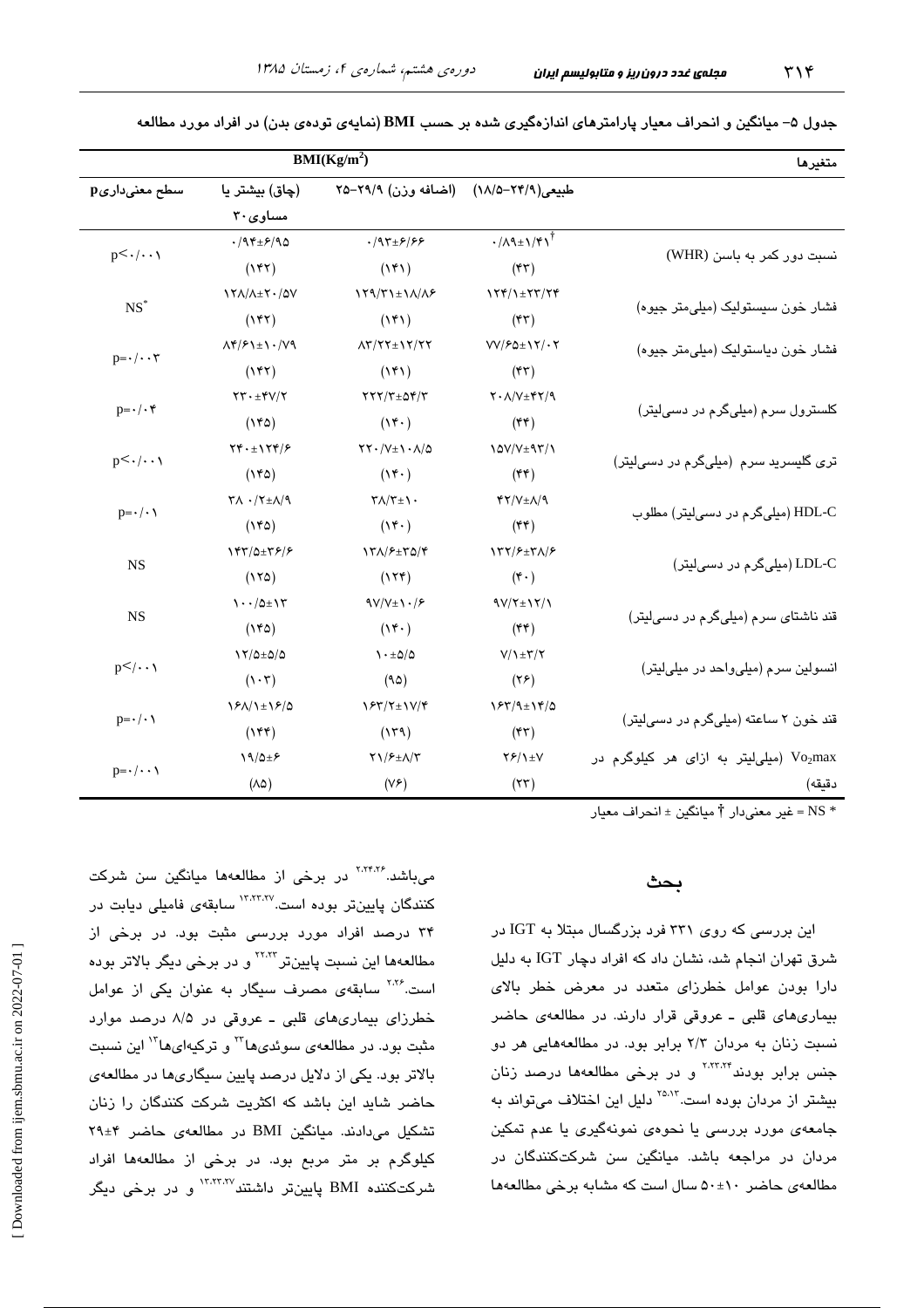بسیار کمتری نسبت به مردان داشتند که این امر  $\rm Vozmax$ لزوم توجه و توصیه به افزایش فعالیت فیزیکی را در زنان گوشزد مینماید. در مقایسهی عوامل خطرزا در افراد چاق نسبت به افراد دارای وزن طبیعی و اضافه وزن مشاهده شد که فشار خون سیستولیک و دیاستولیک در افراد چاق بالاتر از سایرین بود. همچنین میانگین کلسترول تام، LDL-C، تریکلیسرید و قند ناشتای پلاسما در افراد چاق، بالاتر از بقیه و میانگین HDL-C کمتر از سایرین بوده است. در افراد  $\omega$ چاق میانگین Vo $_2$ max کمتر از سایرین بوده است. بنا بر این ه در افراد دچار IGT و چاق، فشار خون، کلسترول تام، LDL-C، ترىگليسىريد، قند ۲ ساعته و سطح انسولين پلاسما نسبت به افراد دارای وزن طبیعی یا اضافه وزن بالاتر بوده و سطح HDL-C و میزان Vo2 max در آنها پایینتر است. این امر لزوم تلاش برای شناسایی افراد را در مرحلهی IGT و مداخله برای تغییر در شیوهی زندگی با هدف کاهش وزن و کاهش عوامل خطرزای بیماریهای قلبی ـ عروقی را در این افراد تأکید میکند، به ویژه آن که در افراد دچار IGT و چاق عوامل خطرزای بیماریهای قلبی ـ عروقی بیشتر میباشد.

BMI شرکت کنندگان بالاتر است.<sup>\</sup> در بررسی چاقی شک*می*، (WHR) افراد مطالعهی حاضر مشابه آمریکام ها نوید<sup>۰</sup> در برخی از مطالعهها (WHR) پایینتر است.<sup>۱۳</sup> در بررسی فعالیت فیزیکی در مطالعهی حاضر تنها ۱۲ درصد افراد فعالیت فیزیکی مناسب داشتند، در حالی که در مطالعهی سوئدیها ۲۳ درصد افراد فعالیت فیزیکی مناسب داشتند.<sup>۳۲</sup> در بررسی فشار خون ۲۶ درصد افراد مورد بررسی فشارخون بالا داشتند كه مشابه با برخى از مطالعهها میباشد.<sup>۱۰۱۳</sup> هر چند در بعضی مطالعهها نظیر مطالعهی بینالمللی، ۴۳/۸ درصد افراد فشار خون بالا داشتند.<sup>۲</sup> در بررسی چربیهای خون، ۳۲ درصد افراد شرکتکننده كلسترول تام بالا داشتند. ميانكين قند ناشتاى پلاسما در اكتر مطالعهها بالاتر از مطالعهی حاضر است.<sup>۱٬۲۴</sup> در حالی که در مطالعهی سوئدیها<sup>۲۲</sup> و چینیها<sup>۲۷</sup> افراد شرکتکننده سطح انسولین بسیار بالاتری داشتند<sup>۲۲</sup> میانگین Vo<sub>2</sub>max در مطالعهی حاضر ۲۷±۲ میلی لیتر به ازای کیلوگرم در دقیقه  $\log$  0 . در مطالعه $_2$  سوئدیها Vo2 max سیار بالاتر بود. یکی از دلایل این مساله ان است که در مطالعهی سوئدی<mark>ها تنها</mark> مردان شرکت کرده بودند. در مطالعهی حاضر زنان

#### **References**

- 1. The Diabetes Prevention Programme research group. The Diabetes Prevention Program. Design and methods for a clinical trial in the prevention of type 2 diabetes. Diabetes Care 1999; 22: 623-34.
- 2. Chiasson JL, Gomis R, Hanefeld M, Josse RG, Karasik A, Laakso M. The STOP-NIDDM Trial: an international study on the efficacy of an alphaglucosidase inhibitor to prevent type 2 diabetes in a population with impaired glucose tolerance: rationale, design, and preliminary screening data. Study to Prevent Non-Insulin-Dependent Diabetes Mellitus. Diabetes Care 1998; 21: 1720-5.
- 3. Olatunbosun ST, Ojo PO, Fineberg NS, Bella AF. Prevalence of diabetes mellitus and impaired glucose tolerance in a group of urban adults in Nigeria. J Nat Med Assoc 1998; 90: 293-301.
- 4. Liao D, Shoffer JB, Boyro EJ, Mc Neely MJ, Leonetti DL, Kahn SE, et al. Abnormal glucose tolerance and increased risk for cardiovascular disease in Japanese-Americans with normal fasting glucose. Diabetes Care 2001; 24: 39-44.
- 5. Gomez-Perez FJ, Aguilar-Salinas CA, Lopez-Alvarenga JC, Perez-Jauregui J, Guillen-Pineda LE, Rull JA. Lack of agreement between the World Health Organization Category of impaired glucose tolerance and the American Diabetes Association category of impaired fasting glucose. Diabetes Care 1998; 21: 1886-8.
- 6. Harris MI, Flegal KM, Cowie CC, Eberhardt MS, Goldstein DE, Little RR, et al. Prevalence of diabetes, impaired fasting glucose, and impaired glucose tolerance in U.S. adults. The Third National Health and Nutrition Examination Survey, 1988-1994. Diabetes Care 1998; 21: 518-24.
- 7. Dunstan DW, Zimnit PZ, Weiborn TA, Courten MP, Gameron AJ, Sicree RA, et al. The rising prevalence of diabetes and impaired glucose tolerance: the Australian Diabetes, Obesity and Lifestyle Study. Diabetes Care 2002; 25: 829-34.
- Leiter LA, Barr A, Belanger A, Lubin S, Ross SA, Tildesley HD, et al; Diabetes Screening in Canada (DIASCAN) Study. Diabetes Screening in Canada (DIASCAN) Study: prevalence of undiagnosed diabetes and glucose intolerance in family physician offices. Diabetes Care 2001; 24: 1038-43.
- 9. Gimeno SG, Ferreira SR, Franco LJ, Iunes M. Comparison of glucose tolerance categories according to World Health Organization and American Diabetes Association diagnostic criteria in a population-based study in Brazil. The Japanese-Brazilian Diabetes Study Group. Diabetes Care 1998; 21: 1889-92.
- 10. Shaw JE, Zimmet PZ, de Courten M, Dowse GK, Chitson P, Gareeboo H, et al. Impaired fasting glucose or impaired glucose tolerance. What best predicts future diabetes in Mauritius? Diabetes Care 1999; 22: 399-402.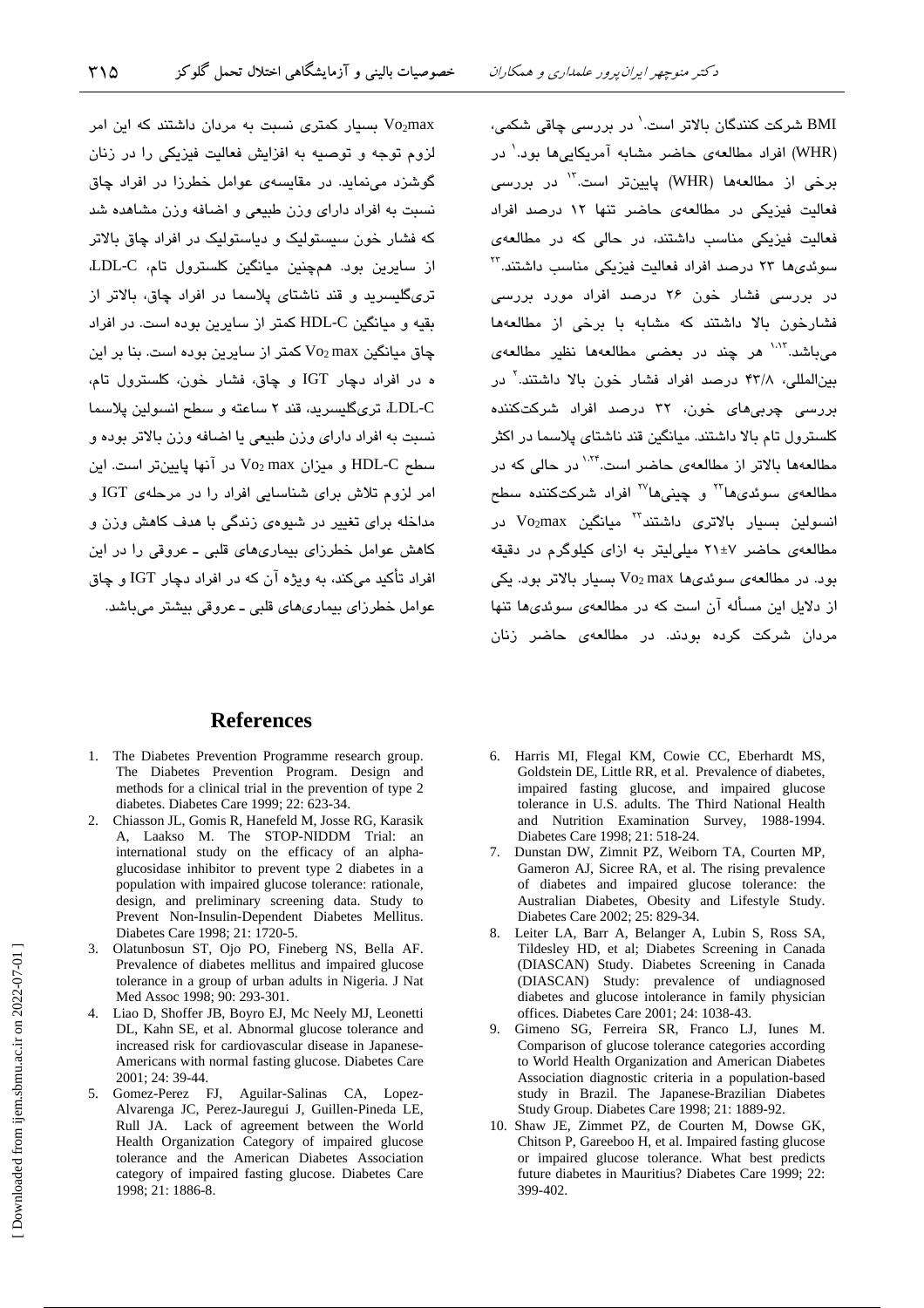- 11. Jorgensen ME, Bjeregaard P, Borch-Johnsen K. Diabetes and impaired glucose tolerance among the inuit population of Greenland. Diabetes Care 2002; 25: 1766-71.
- 12. Lim SC, Tai ES, Tan BY, Chew SK, Tan CE. Cardiovascular risk profile in individuals with borderline glycemia: the effect of the 1997 American Diabetes Association diagnostic criteria and the 1998 World Health Organization Provisional Report. Diabetes Care 2000; 23: 278-82.
- 13. Satman I, Yilmaz T, Sengul A, Salman S, Salman F, Uygur S, et al. Population-based study of diabetes and risk characteristics in Turkey: results of the turkish diabetes epidemiology study (TURDEP). Diabetes Care 2002; 25: 1551-6.
- 14. Sinha R, Fisch G, Teague B, Tamborlane WV, Banyas B, Allen K, et al. Prevalence of impaired glucose tolerance among children and adolescents with marked obesity. N Engl J Med 2002; 346: 802-10.

۱۵. شریفی فرانک، عزیزی فریدون. مقایسه نتایج آزمون تحمل

گلوکز با دو شاخص WHO و ADA در افراد ۳۰ سال به

بالا در روستا*ه*ای استان زنجان. مجلهی غدد درون ریز و

متابولیسم ایران،۱۳۷۸؛ سال اول، شمارهی ۱، صفحات ۳۲ .\*7

- ۱٦. عزیزی فریدون. تغییر در شیوه زندگی برای پیشکیری از بیماریهای مهم غیر واگیر به بهانهی اولین کنگره پیشگیری از بیماریها*ی* غیر واگیر. مجلهی غدد درون ریز و متابولیسم ایران، ۱۳۸۱؛ سال چهارم، شمارهی ۲، صفحات  $\Lambda$ ۴ تا $\Lambda$ ۱
- 17. Edelstein SL, Knowler WC, Bain RP, Andres R, Barrett-Connor EL, Dowse GK, et al. Predictors of progression from impaired glucose tolerance to NIDDM: an analysis of six prospective studies. Diabetes 1997; 46: 701-10.
- 18. Chou P, Li CL, Wu GS, Tsai ST. Progression to type 2 diabetes among high-risk groups in Kin-Chen, Kinmen. Exploring the natural history of type 2 diabetes. Diabetes Care 1998; 21: 1183-7.
- 19. Eastman RC, Cowie CC, Harris MI. Undiagnosed diabetes or impaired glucose tolerance and cardiovascular risk. Diabetes Care 1997; 20: 127-8.
- 20. Eriksson KF, Lindgarde F. No excess 12-year mortality in men with impaired glucose tolerance who participated in the Malmo Preventive Trial with diet and exercise. Diabetologia 1998; 41: 1010-6.
- 21. Coutinho M, Gerstein HC, Wang Y, Yusuf S. The relationship between glucose and incident cardiovascular events. A metaregression analysis of published data from 20 studies of 95,783 individuals followed for 12.4 years. Diabetes Care 1999; 22: 233- 40.

```
۲۲. معینی سیامک، شیخ الاسلامی فرهاد، نوایی لیدا، عزیزی
فریدون. عوارض میکرو واسکولار در دیابت ملیتوس
```
ناوابسته به انسولین. یک مطالعه جمعیتی مورد – شاهدی .

مجلهی غدد درون ریز و متابولیسم ایران، ۱۳۷۸؛ سال اول،

 $fV$  شمار دی  $\wedge$  صفحات ۳۸ تا ۴۷.

- 23. Eriksson KF, Lindgarde F. Prevention of type 2 (noninsulin-dependent) diabetes mellitus by diet and physical exercise. The 6-year Malmo feasibility study. Diabetologia 1991; 34: 891-8.
- 24. Tuomilehto J, Lindstrom J, Eriksson JG, Valle TT, Hamalainen H, Ilanne-Parikka P, et al; Finnish Diabetes Prevention Study Group. Prevention of type 2 diabetes mellitus by changes in lifestyle among subjects with impaired glucose tolerance. N Engl J Med 2001; 344: 1343-50.
- 25. DECODE Study Group. Age- and sex-specific prevalences of diabetes and impaired glucose regulation in 13 European cohorts. Diabetes Care 2003; 26: 61-9.
- 26. Knowler WC, Barrett-Connor E, Fowler SE, Hamman RF, Lachin JM, Walker EA, et al; Diabetes Prevention Program Research Group. Reduction in the incidence of type 2 diabetes with lifestyle intervention or metformin. N Engl J Med 2002; 346: 393-403.
- 27. Pan XR, Li GW, Hu YH, Wang JX, Yang WY, An ZX, et al. Effects of diet and exercise in preventing NIDDM in people with impaired glucose tolerance. The Da Qing IGT and Diabetes Study. Diabetes Care 1997; 20: 537-44.